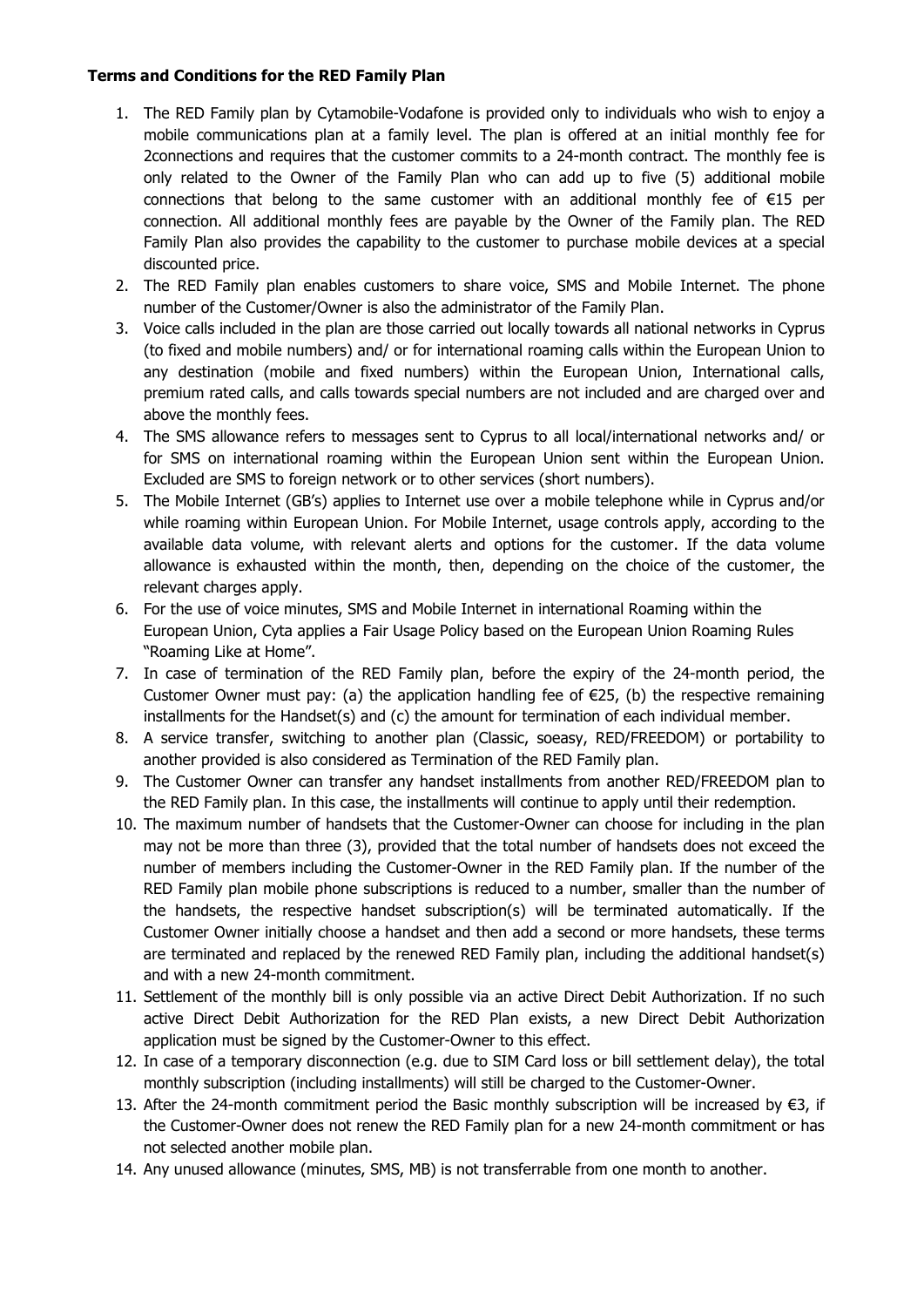- 15. The Customer Owner can add in the plan a new individual at any time. In the case that any individual leaves the plan an amount of €2,50 is charged on the RED Family plan.
- 16. Each individual will be charged its own extra charges for other services, such as international calls, roaming calls, calls to 7777/700/900 etc. these charges will be displayed on the monthly bill under each telephone number.
- 17. To avoid network congestion and to protect the quality of service provided to customers, Cyta implements a Fair Usage Policy, which provides that the RED Plans, which include unlimited local minutes and /or local SMS, are offered only for interpersonal communication and for private, personal use of the service. Under no circumstances is their use allowed for profit purposes or for resale of the service. Interpersonal communication in this respect refers to the standard person-toperson calls and sending of SMS from the hand of a human. Therefore, unlimited use is prohibited for multiple simultaneous calling, conference calling, re-supply, call center usage, telemarketing, bulk messaging, application-to-person communication, continuously call forwarding, auto-dialing, machine to machine communication, Cellular Trunking Units (CTUs), or any other activity that Cyta considers to be non-standard usage or not fair. In case of breach of this condition, Cyta has the right, upon notice of the customer to apply charges, to transfer the client to another program and/or disconnect temporarily or permanently terminate the service without any further notice.
- 18. Termination of the Customer Owner in case of termination of the telephone service of the Customer Owner, the RED Family plan is terminated, and the rest of the individual members should choose another plan (Classic, RED/FREEDOM, soeasy) prior to the termination of the RED Family plan.
- 19. Transfer of the Customer Owner in case of transfer of the service of the Customer Owner to another plan the RED Family plan is terminated, and the rest of the individual members should choose another plan (Classic, RED/FREEDOM, soeasy) prior to the termination of the RED Family plan.
- 20. Replacement of the Customer Owner in the case that the Customer owner wishes to be replaced by another individual member, then the RED Family plan is terminated and the rest of the individual members should choose another plan (Classic, RED/FREEDOM, soeasy) prior to the termination of the RED Family plan. Then a new RED Family plan is enabled.
- 21. Transfer of ownership of the Customer Owner if there are any handsets on the RED Family plan, these handsets need to be terminated and then the individual members should choose another plan. Then also the Customer Owner should choose another plan and finally the transfer of ownership is performed.
- 22. In all above cases (termination, transfer, replacement, transfer of ownership) the customer will settle (a) all remaining installments, (b)the termination fee of the Customer Owner service, (c) the termination fee for each individual member.
- 23. Transfer of ownership of a service of an individual member the individual member should choose another plan prior to the transfer of ownership.
- 24. In case of termination of the service of the Customer Owner (For example due to outstanding bill or due to ported out to other provider), then the RED Family plan is terminated, and the services of the individual members are transferred to Classic.
- 25. The customer Owner will be allowed all amount of mobile internet whereas each individual member will be allowed the number of GBs determined by the Customer Owner. When the individual member reaches the predetermined maximum limit the Customer Owner can give him additional MBs.
- 26. There will be two predetermined limits for the individual members 20GB & 50GB. If the customer does not choose specific amount of MBs then the individual members will automatically get 20GB each.
- 27. OneNumber service is available for RED Family plans.
- 28. The Customer Owner can add additional mobile internet on an extra monthly fee
- 29. The Customer Owner will receive informative messages on the Mobile Internet usage only when 100% of the usage is reached.